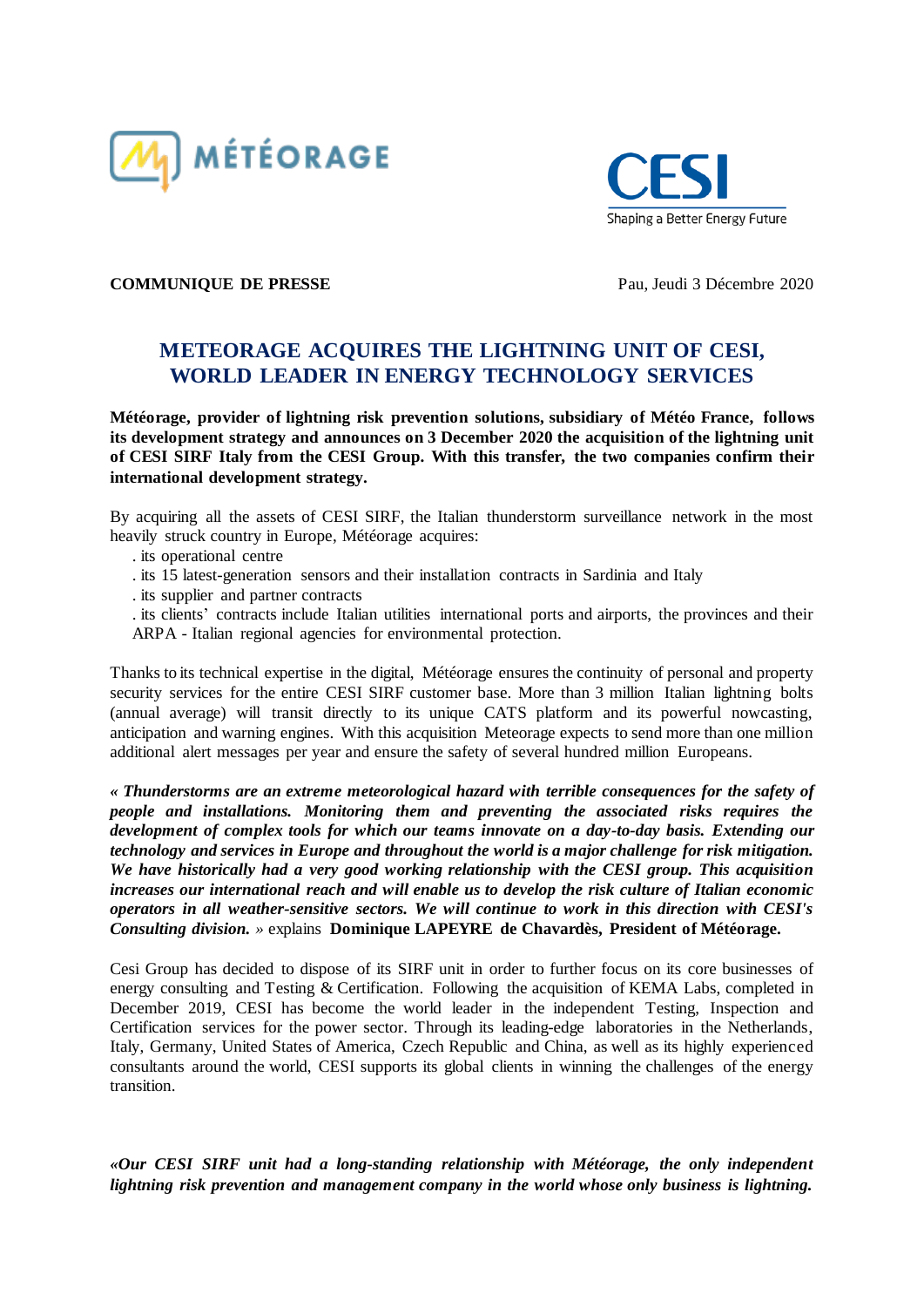*Thanks to its history and vision, Météorage is the best partner to take over the SIRF asset and experience also to the benefit of our clients. In this respect, our power consultants will continue to build upon Météorage/SIRF services in order to provide innovative solutions to our utility clients worldwide. » specifies Matteo Codazzi CEO - CESI SpA.* 

*«The disposal of CESI SIRF lightning unit », according to the CEO of CESI, «will allow our Group to focus even more on our core business. The energy sector is undergoing a deep transformation. Through the combination of our KEMA laboratories worldwide, and the expertise of our talented professionals, we are uniquely positioned to provide our global customers with innovative services related to the energy transition. For instance, in these days we are launching our "Remote L@b Experience", a new way of testing power grids components in our labs from remote. Wearing interactive glasses that provide an Augmented reality experience mixed with collaborative IT solutions, our experts interact, in real time, with customers who live the same experience as being in our labs - even if sat in their offices, miles away, or in the comfort of their homes.»,* **concludes Matteo Codazzi.**

With the challenges of climate change and the resurgence of severe weather phenomena, 80% of companies and 100% of local authorities are affected by the weather, with this risk reaching  $\frac{1}{4}$  of a country's GDP. Today, 60% of CAC 40 companies trust Météorage to regulate their risks. The power of its tools allows to save lives but also to reduce the number of disasters that can cost several billion euros and limit material damage to the processes or networks of its users, for example electricity, telecom, rail, air, but also camping and many others...

#### **A PROPOS DE METEORAGE :**

For 30 years, Météorage, specialist in lightning risk mitigation, has been developing advanced algorithms for storm cells and their movements. This pioneer in lightning detection is now 100% digital. It evaluates, alerts, prevents and monitors the management of the dangerousness of these more numerous and more violent phenomena. From its CATS platform located in Pau, it is able to forecast up to 1 hour before lightning strikes and alert thousands of companies and communities around the world. Météorage works with communities and with allsectors of activity, energy, industry, media, tourism, transport...

The Company also contributes to numerous research projects in collaboration with major names in the public and private sectors (CNRS, Orange, CNES, ABB, etc.), constantly seeking to innovate, as was the case from 2016 with the identification of severe episodes from the "lightning jump".

His contribution earned him an award from AFNOR in 2019, in the category "protecting people and the environment.

To find out more and follow our news, log on t[o www.meteorage.com](http://www.meteorage.com/fr) Blog *[toutsavoirsurlesorages.com](file:///C:/Users/dapoigny/AppData/Local/Microsoft/Windows/INetCache/Content.Outlook/GU5P9IA1/toutsavoirsurlesorages.com)*

### **ABOUT THE CESI GROUP:**

*CESI SpA (Centro Elettrotecnico Sperimentale Italiano), with its KEMA Labs Division is the world leader in testing, inspection and certification of power sector components. With a legacy of more than 60 years of experience, CESI operates in over 70 countries around the world and supports its global clients in meeting the energy transition challenges. CESI also provides civil and environmental engineering services. The company's key global clients include major utilities, Transmission System Operators (TSOs), Distribution System Operators (DSOs), power generation companies (GenCos), system integrators, financial investors and global electromechanical and electronic manufacturers, as well as governments and regulatory authorities. CESI is a fully independent jointstock company headquartered in Milan and with facilities in Arnhem, Berlin, Prague, Mannheim, Dubai, Rio de Janeiro, Santiago de Chile, Knoxville (USA) and Chalfont (USA).*

Find out more: **www.cesi.it**